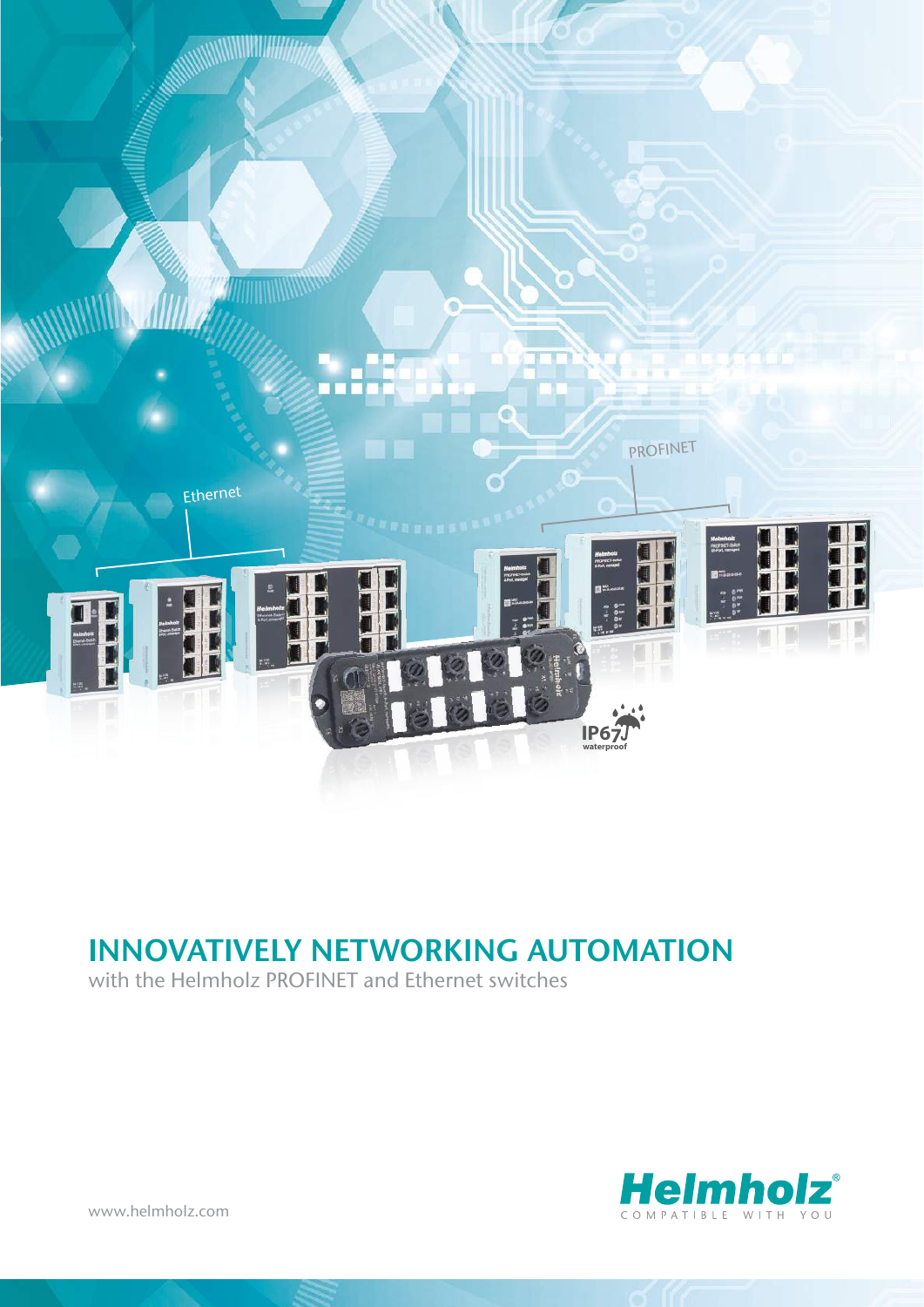# ETHERNET SWITCH, 5/8/16-PORT, UNMANAGED, 10/100/1000 MBPS

Thanks to their very compact design, the new Helmholz unmanaged Ethernet switches can be used for a variety of industrial applications. The light and yet robust industrial design is suitable for installation on the DIN rail and can be very easily integrated into the network. Once plugged in, they are immediately ready for operation with the simple plug&play solution. The tool-free push-in connection for the power supply supports installation.

With the Industrial Ethernet switches from Helmholz, you can connect up to 16 Ethernet participants without additional configuration. Secure maximum speed for your production and process industry.



#### Product highlights:

- Simple plug & play solution
- Simple network integration
- Pluggable push-in terminal
- Flat, robust design for DIN rail mounting

眉

- Available in 5/8/16-port, unmanaged



*Ethernet switch 5/8/16-port*

#### ORDERING DATA

|                                   | Ethernet switch, 5-port, unmanaged | Ethernet switch, 8-port, unmanaged | Ethernet switch, 16-port, unmanaged |
|-----------------------------------|------------------------------------|------------------------------------|-------------------------------------|
| Variants up to 1000 Mbps<br>(1GB) | 700-841-5ES01                      | 700-841-8ES01                      | 700-841-16S01                       |
| Variants up to 100 Mbps           | 700-840-5ES01                      | 700-840-8ES01                      | 700-840-16S01                       |

### PROFINET SWITCH, 8-PORT, MANAGED, IP67

Failsafe data communication under rough use conditions – Equipped through IP67 protection, the Ethernet switch has a robust, dustproof and water-resistant housing and is exceptionally well-suited for rough industrial environments.



#### ORDERING DATA

PROFINET switch, 8-port, managed, IP67 \* 700-857-8PS01 \* also available as Ethernet variant

### - 8 M12 connectors (d-coded) - Water-resistant and dust-proof

Product highlights:

- Broad temperature range (-40 °C … +75 °C)
- Store-and-forward architecture
- LLDP & PTCP Delay Traffic blocking (for PROFINET networks)
- Protection class IP67
- Installation without control cabinet possible



*PROFINET switch 8-port, IP67*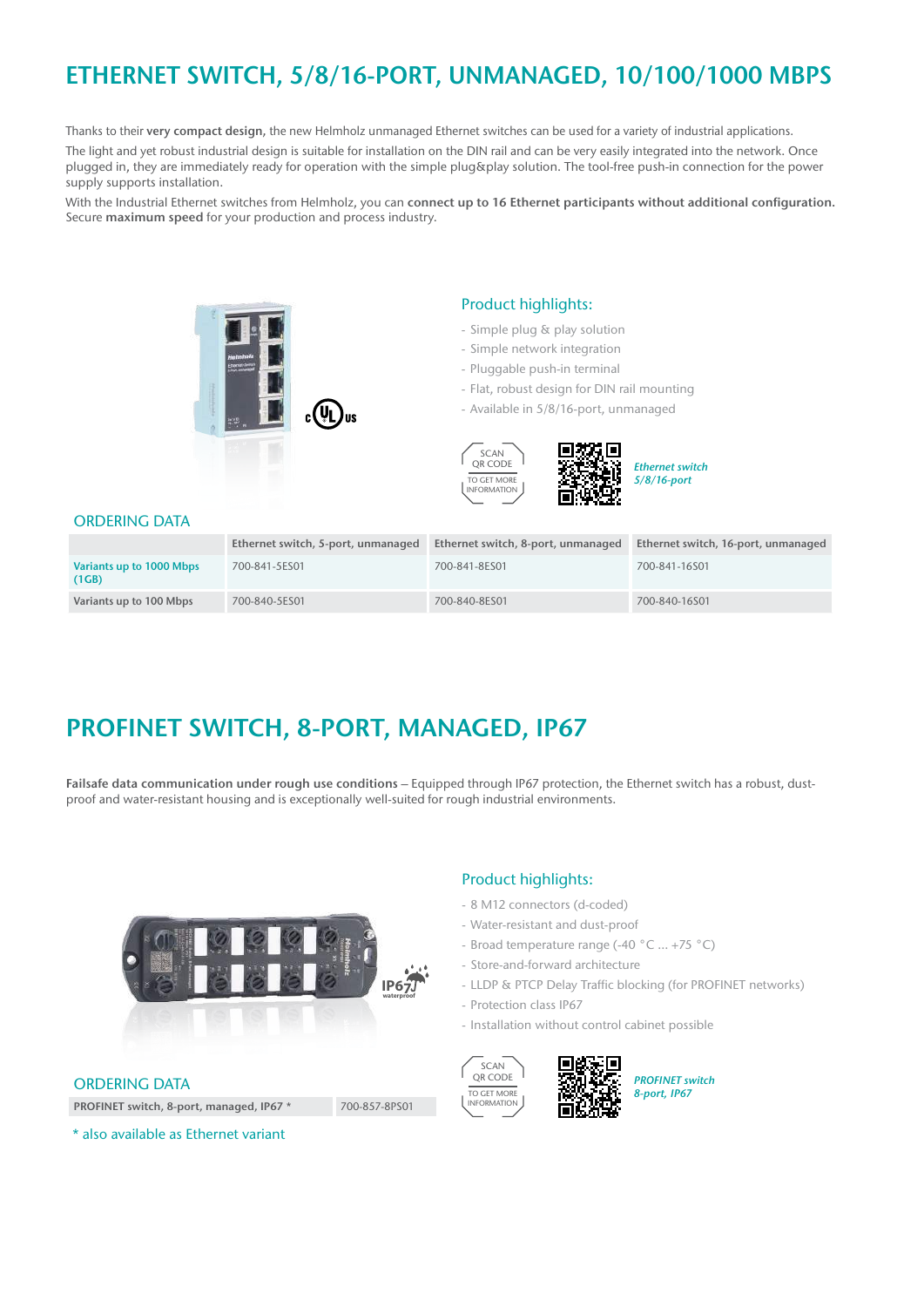## PROFINET SWITCH, 4/8/16-PORT, MANAGED

Connect up to sixteen network participants to save time and costs with the managed PROFINET switch. It supports PROFINET according to Conformance Class B and offers transmission security through ring redundancy as an MRP client.

One of the most important functions of a PROFINET switch is the prioritizing of the PROFINET frame traffic in the machine network. The switch can differentiate whether the frame is a web query, an FTP file transmission, a media stream, or a PROFINET frame. In the case of a high transmission load, the important PROFINET frames can thus be prioritized in order to prevent frame losses.

With a GSDML file you can integrate the switch into your automation environment in the usual way. The supported PROFINET protocols, such as LLPD, DCP, or even diagnosis alarms, can be easily configured and administered.



### Product highlights:

- PROFINET Conformance Class B
- Managed switch with 4/8/16 x 100 Mbps RJ45 ports
- Integration into the automation network with GSDML file
- Quick, simple configuration and diagnosis via PROFINET and web interface
- LLPD, DCP, SNMP, diagnosis alarms
- Media redundancy: MRP client
- Port mirroring
- Network statistics (frames and errors)

#### ORDERING DATA

| PROFINET switch, 4-port, managed  | 700-850-4PS01  |
|-----------------------------------|----------------|
| PROFINET switch, 8-port, managed  | 700-850-8PS01  |
| PROFINET switch, 16-port, managed | 700-850-16PS01 |





## FLEXTRA PROFINET SWITCH, 16-PORT, MANAGED, 10/100/1000 MBPS

The new FLEXtra PROFINET switch offers maximum flexibility for every application through freely configurable ports. Network both PROFINET components with 100 Mbps and Ethernet participants with up to 1000 Mbps.

 $\triangleright$  One switch – conceived of for seamless communication between the top level and the machine.



### ORDERING DATA

FLEXtra PROFINET switch, 16-port, managed, 10/100/1000 Mbps

700-855-16P01

### - Failure safety through redundant power supply

Product highlights:

- Optimal cable management through stage design
- Simple diagnosis through easily visible LED layout on the top
- Quick commissioning with GSDML file

- PROFINET ports freely configurable



*FLEXtra PROFINET switch 16-port, managed 10/100/1000 Mbps*